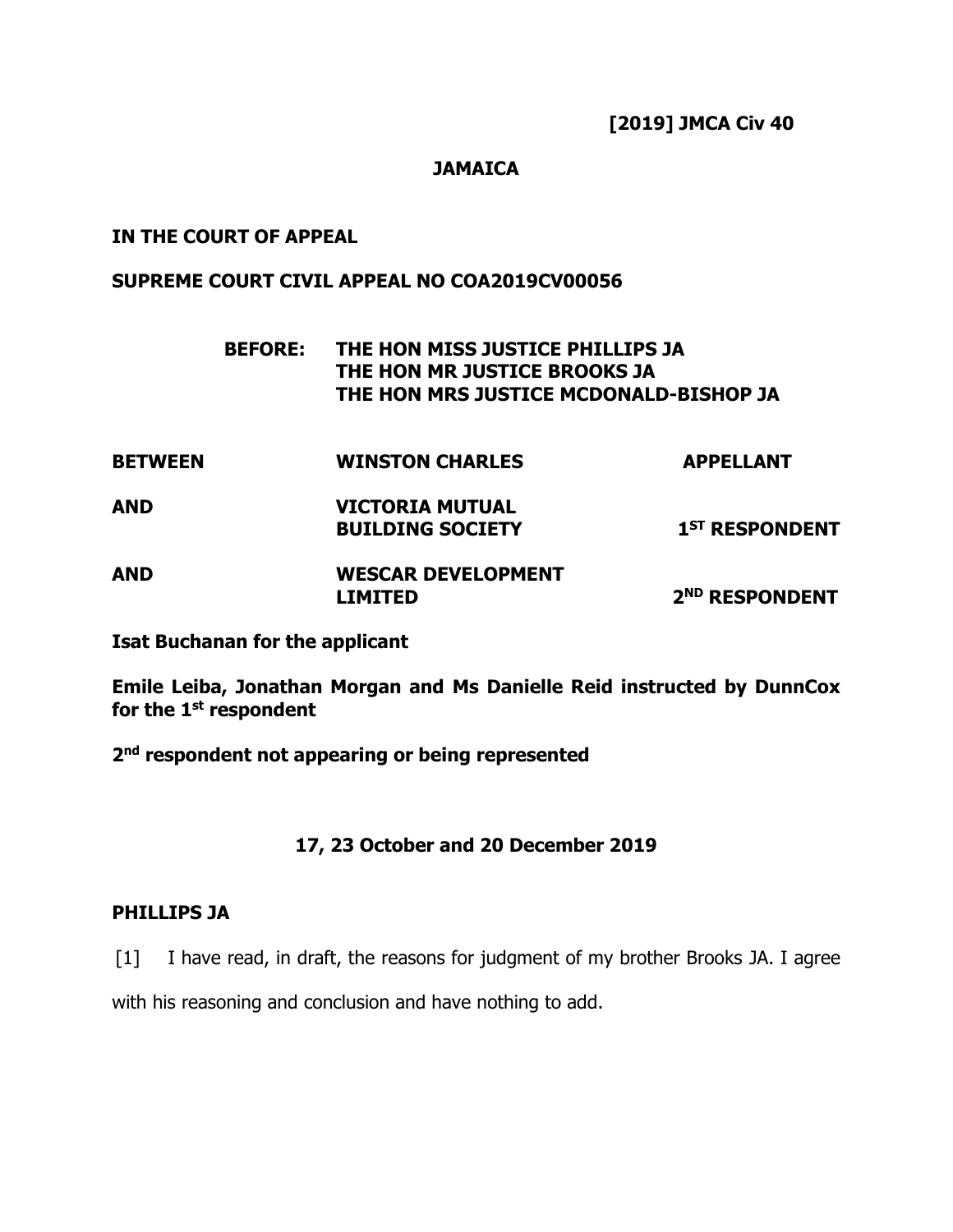#### **BROOKS JA**

[2] In this appeal, Mr Winston Charles seeks to set aside a refusal by a judge of the Supreme Court to restore his claim in that court. Victoria Mutual Building Society (VMBS) had previously had the claim dismissed for want of prosecution. Mr Charles asserts that the learned judge's refusal was wrong because the claim has merit and that it was struck out without VMBS giving any proper notice to him, that it was seeking to do so.

[3] VMBS was one of the defendants to Mr Charles' claim. It asserts that the learned judge properly exercised her discretion when she refused to restore Mr Charles' claim. Firstly, VMBS asserts that it followed the provisions of the Civil Procedure Rules (CPR), in attempting to give notice to Mr Charles of the application to strike out his claim. Secondly, VMBS says, if Mr Charles' claim is restored it would cause VMBS irremediable prejudice. According to VMBS, Mr Charles delayed prosecuting his claim for so long that in the meantime the witness, who VMBS would have relied upon for its defence, has since died.

## **The background facts**

[4] The claim arose out of VMBS' sale of Mr Charles' premises at 15 Portlandia Close, Long Mountain, in the parish of Saint Andrew (the premises). It carried out the sale under the powers of sale contained in a mortgage. Mr Charles had mortgaged the premises to VMBS, but he fell into arrears, and VMBS threatened to sell. As preparation for the sale, VMBS secured a valuation of the premises. The valuation was done by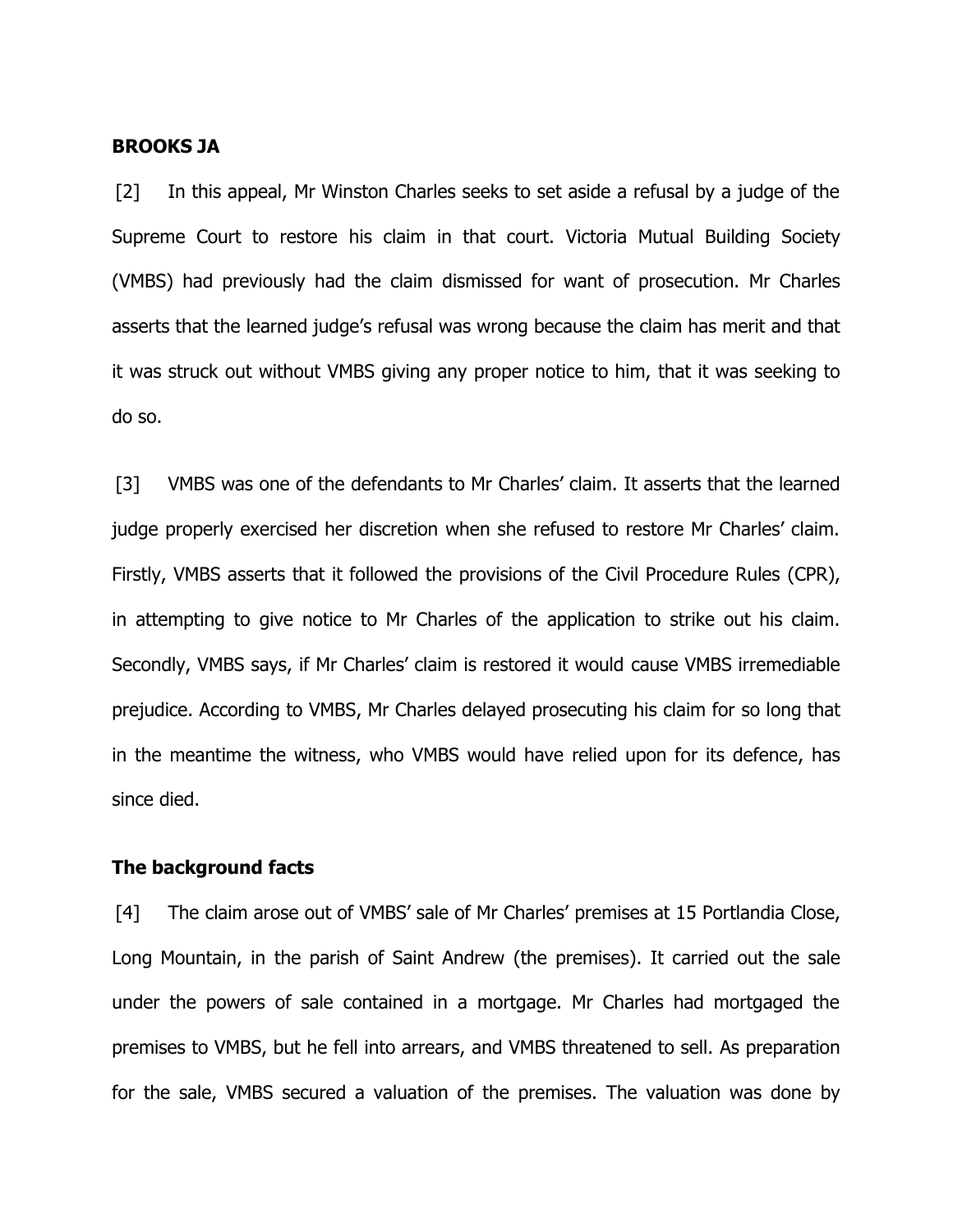Wescar Development Limited (Wescar), which was the other defendant to Mr Charles' claim.

[5] VMBS' attempts to sell by public auction were unsuccessful, so it tried to sell by private treaty. During the time that it was attempting to secure a private treaty sale (and allegedly had already entered into a contract for sale), Mr Charles had his then attorneys-at-law write to VMBS informing it of inaccuracies in the description of the premises in advertisements. He informed VMBS that, whereas it was advertising the premises for sale as a two-bedroom, one-bathroom house, the premises were, in fact, a five-bedroom, five-bathroom, freestanding house. He also informed VMBS that the valuation that it had secured for the premises was also inaccurate as it described the premises as a semi-detached three-bedroom, two-bathroom property with a much smaller building area than in fact existed. He pointed out that the premises, as they had been described by VMBS, and its valuator, would fetch less than their true value. He also commissioned a valuator to appraise the premises.

[6] VMBS transferred the title to the premises on or about 5 September 2011. On 3 November 2011, it accounted to Mr Charles for the sale proceeds and delivered the surplus of \$4,336,129.73 to him. Mr Charles alleges that the sale was at a gross undervalue. In December 2011, he sued VMBS and Wescar to recover damages for, among other things, collusion, negligence and fraud.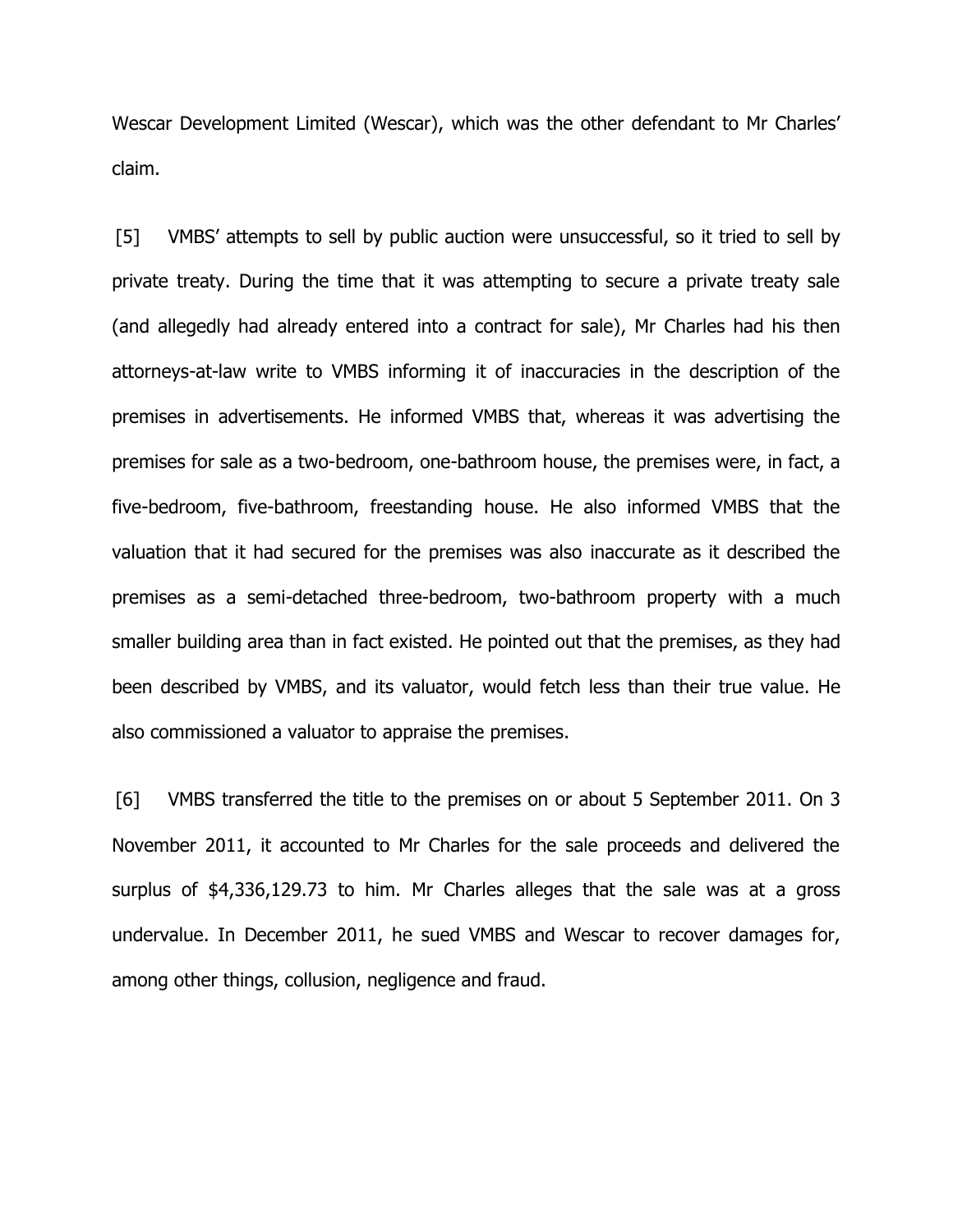[7] Both VMBS and Wescar filed defences to Mr Charles' claim. He, however, failed to pursue the claim and VMBS applied to have it struck out. On 9 January 2018, Pettigrew-Collins J (Ag) ordered the claim dismissed for want of prosecution.

#### **Mr Charles' application to restore the claim**

[8] On 2 August 2018 Mr Charles, who was by then representing himself, applied for the claim to be restored. He based his application on three grounds:

- (1) he was representing himself and was unable, despite many attempts, to access the Supreme Court file and ascertain the status of the litigation;
- (2) he was not served with VMBS' application for the dismissal of his claim; and
- (3) he was impecunious after his premises were sold and he was ejected from them.

[9] VMBS resisted his application. It asserted that it made all permissible attempts to serve Mr Charles, but he was not accessible for personal service.

[10] When Mr Charles' application came on for hearing before a judge of the Supreme Court on 11 January 2019, he was fortunate to have had the benefit of counsel. Nonetheless, the learned judge, who heard the application, refused it. She also refused him permission to appeal. He renewed his application for leave to appeal, and this court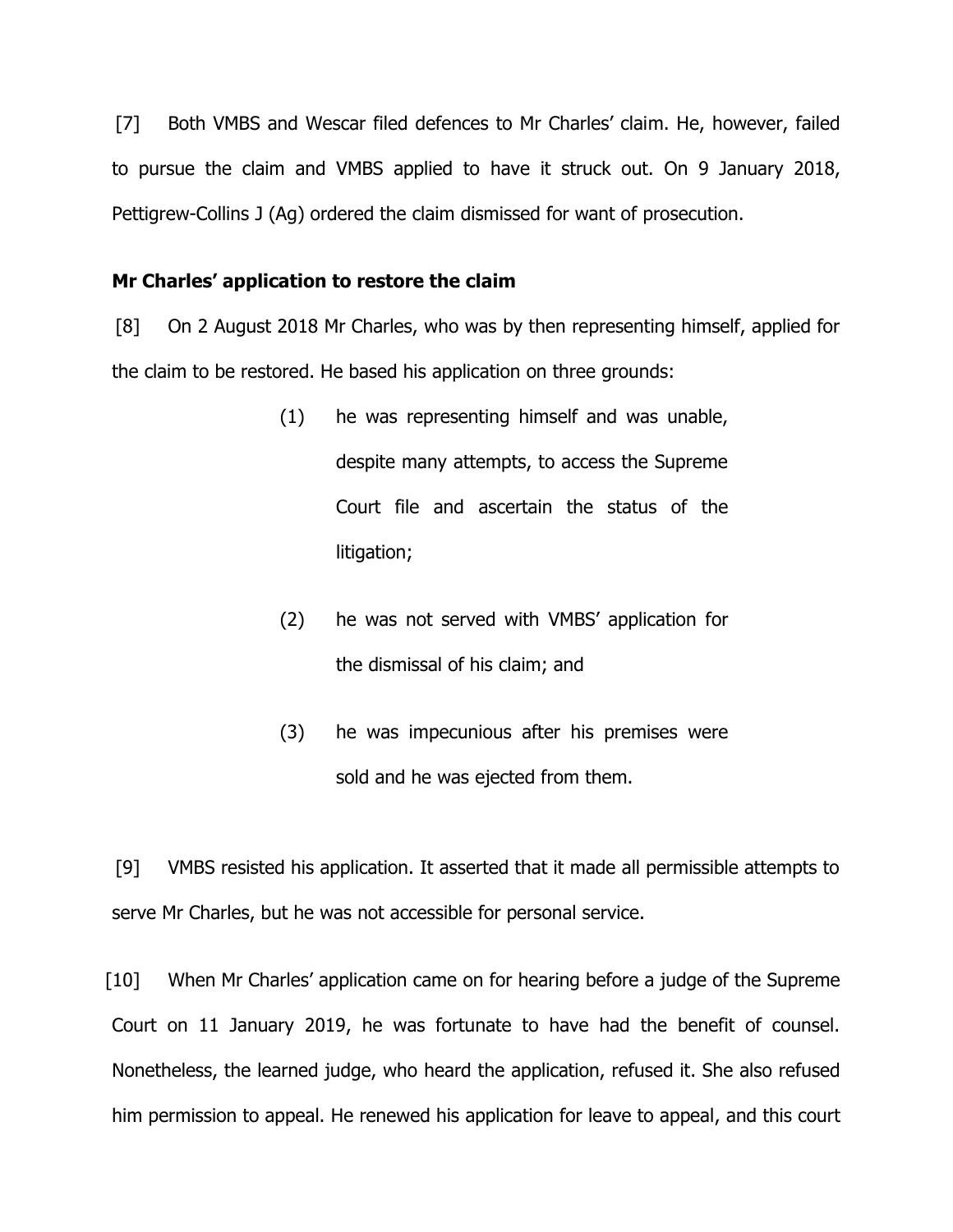granted it. Mr Buchanan, who represented Mr Charles before the learned judge, also represented him at the hearing of the appeal. Mr Charles, however, personally filed the application for leave to appeal.

## **The issues raised by the appeal**

[11] The appeal raises four broad issues. They are, whether the learned judge erred in:

- a. using the approach that she did in considering the application;
- b. finding that Mr Charles was served with the application to strike out;
- c. failing to find that Mr Charles' claim had merit; and
- d. exercising her discretion in the way she did.

It should be noted, however, that this court is without the benefit of the learned judge's reasons for judgment.

## **The approach to the application**

[12] In this appeal, Mr Buchanan argued that the learned judge, at the beginning of the proceedings before her, indicated a concern about the appropriateness of the application. He said that the learned judge expressed her concern as being grounded in the fact that the striking-out had been done by a judge of concurrent jurisdiction. Learned counsel said that the learned judge allowed counsel for both parties time to consider their respective positions and return. Mr Buchanan, having consulted with Mr Charles, decided to proceed with the application as it had been filed. Despite the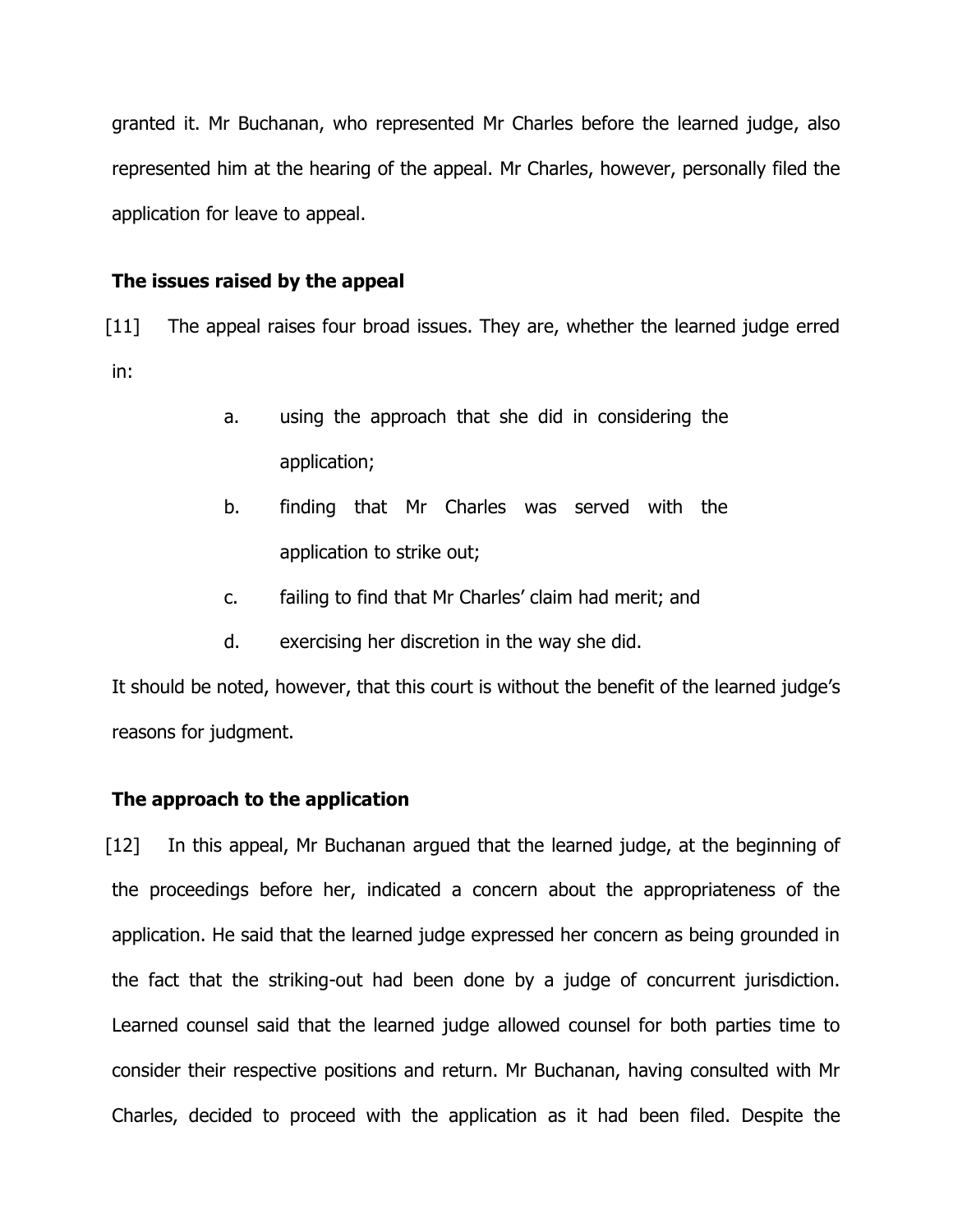learned judge's concern, she agreed to hear the application, and having done so, made the order that she did.

[13] Before this court, Mr Buchanan contended that Mr Charles' application to restore the claim was properly within the ambit of either rule 11.16 or 11.18 of the CPR. He argued that either rule was available to Mr Charles, who was not present at the hearing of the application to strike out his claim. The implication of learned counsel's submission is that the learned judge was in error in law, to the extent that she was influenced by her view that she did not have the jurisdiction to set aside the striking out order. He further argued that technical procedural barriers ought not to be set up in civil litigation. They were inconsistent, he said, with giving effect to the overriding objective.

[14] Mr Leiba, on behalf of VMBS, argued that Mr Charles' complaint in this context is misplaced. Learned counsel submitted that it is plain that the learned judge considered Mr Charles' application as it had been framed, namely, as an application to restore the status of the claim. Mr Leiba submitted that in her judgment the learned judge ruled on the application using alternatively, both those provisions of the CPR. He contended that she was not plainly wrong in so doing, and that Mr Charles has failed to prove any error.

[15] It is noted that neither side has provided any affidavit evidence concerning the statements of the learned judge, either before the commencement of the hearing, or as to her orally delivered reasons for her decision. This court is therefore loath to make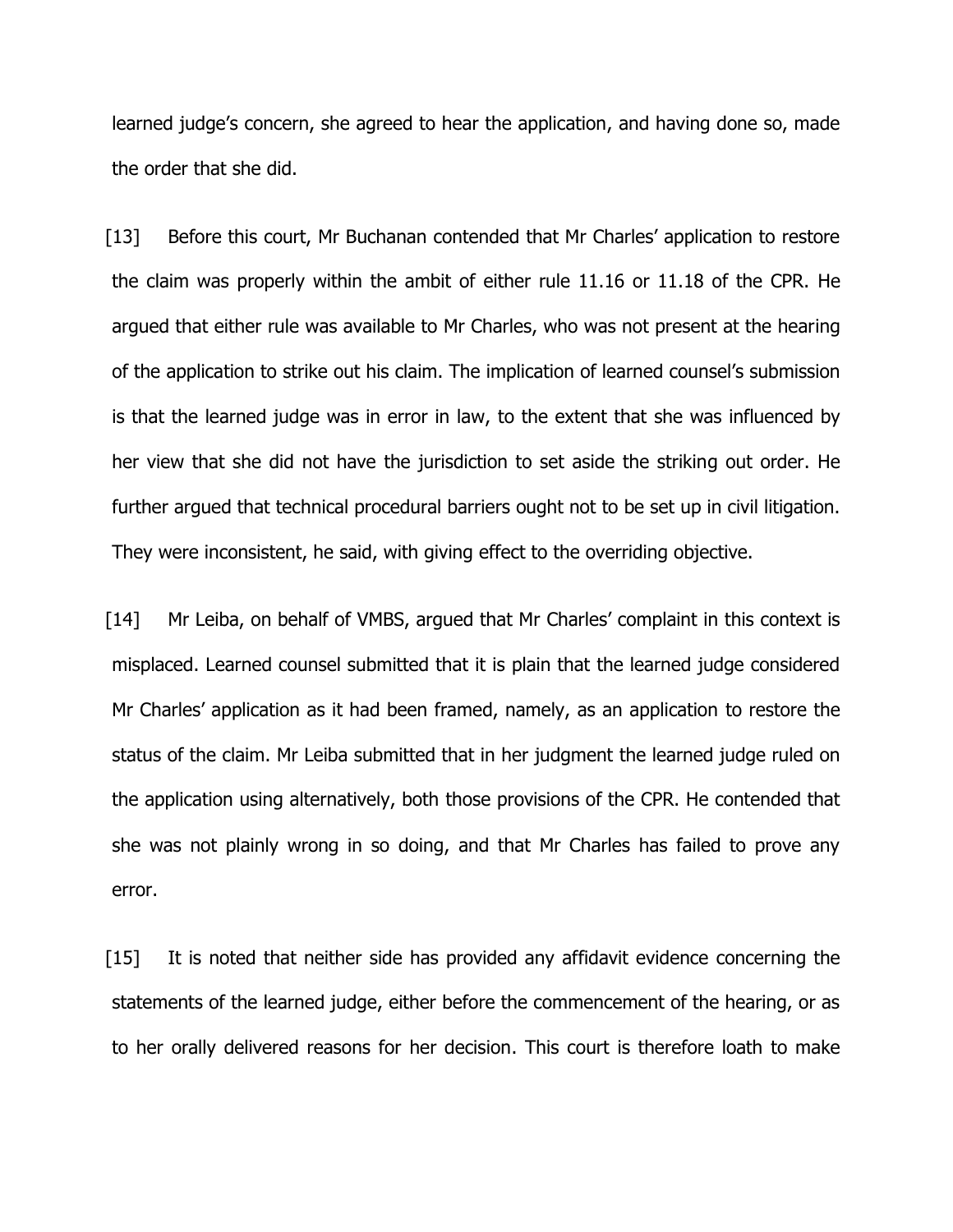any finding as to what the learned judge indicated was concerning about Mr Charles' application.

[16] What may be observed, is that since the striking-out order was made in Mr Charles' absence, the learned judge had the jurisdiction, in a proper case, to set it aside. There was no reason to rely on any appellate procedure (see **Evans v Bartlam** [1937] 2 All ER 646, **Mason v Desnoes and Geddes Limited** [1990] UKPC 15; (1990) 27 JLR 156 and **Leymon Strachan v The Gleaner Company Limited and Another** [2005] UKPC 33).

[17] What may also be observed is that Mr Charles did not specifically make the application pursuant to either rule 11.16 or 11.18. He did not apply for the re-hearing of the application to strike out and he did not apply for the striking-out order to be either set aside or varied. The setting aside of the striking-out order was, however, implicitly requested in his application for the claim to be relisted.

[18] He should not be restricted, however, to the confines of a particular rule. He was representing himself and he clearly explained his situation in his affidavit in support of his application. It was for the learned judge to assess the application and decide it on its merits. Mr Charles' failure to mention a rule number should not have been a bar to such an assessment.

[19] The respective rules state:

"11.16 (1) A respondent to whom notice of an application was not given may apply to the court for any order made on the application to be set aside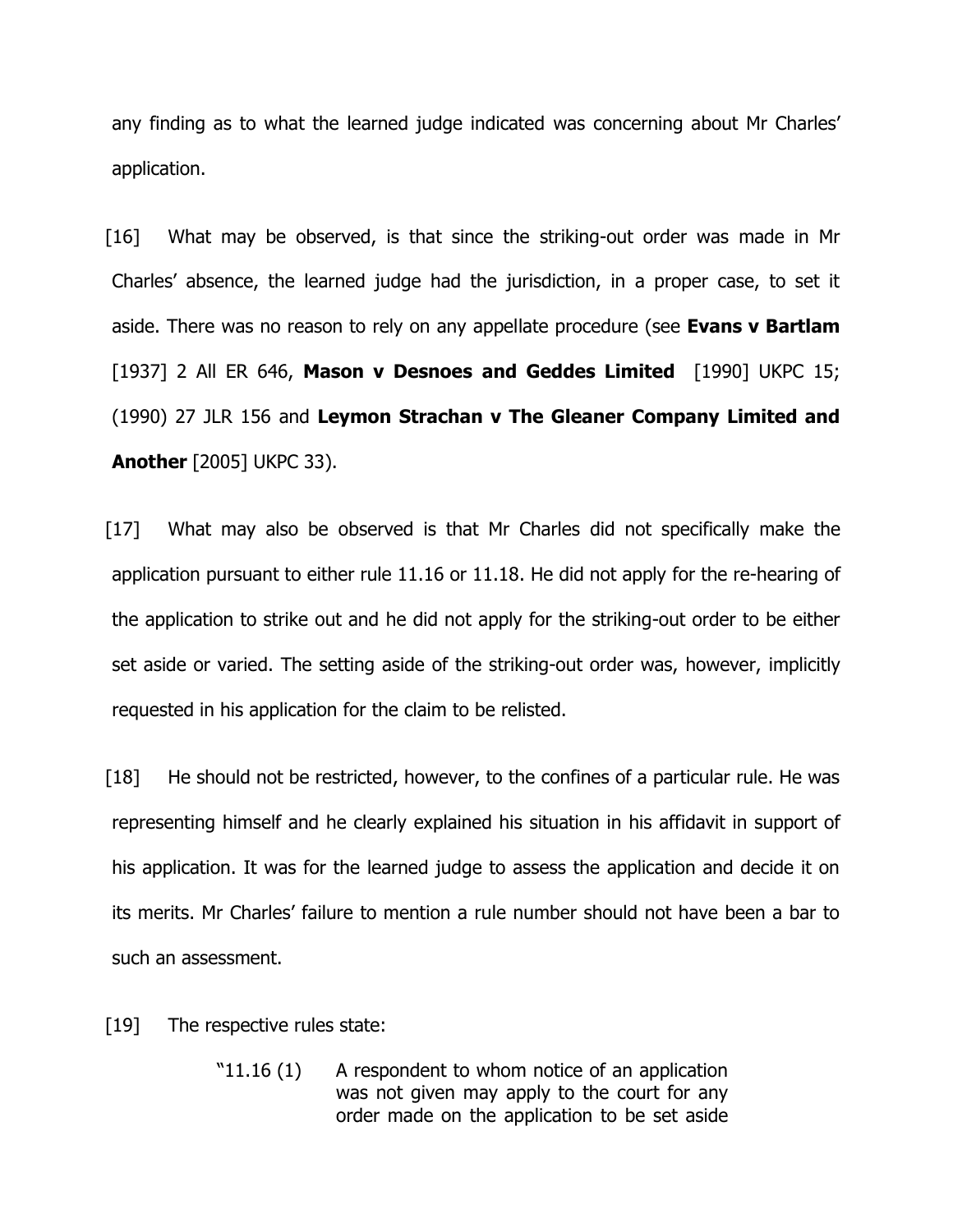or varied and for the application to be dealt with again.

- (2) A respondent must make such an application not more than 14 days after the date on which the order was served on the respondent.
- (3) An order made on an application of which notice was not given must contain a statement telling the respondent of the right to make an application under this rule."
- "11.18 (1) A party who was not present when an order was made may apply to set aside that order.
	- (2) The application must be made not more than 14 days after the date on which the order was served on the applicant.
	- (3) The application to set aside the order must be supported by evidence on affidavit showing –
		- (a) a good reason for failing to attend the hearing; and
		- (b) that it is likely that had the applicant attended some other order might have been made."
- "26.8 (1) An application for relief from any sanction imposed for a failure to comply with any rule, order or direction must be –
	- (a) made promptly; and
	- (b) supported by evidence on affidavit.
	- (2) The court may grant relief only if it is satisfied that –
		- (a) the failure to comply was not intentional;
		- (b) there is a good explanation for the failure; and
		- (c) the party in default has generally complied with all other relevant rules, practice directions orders and directions.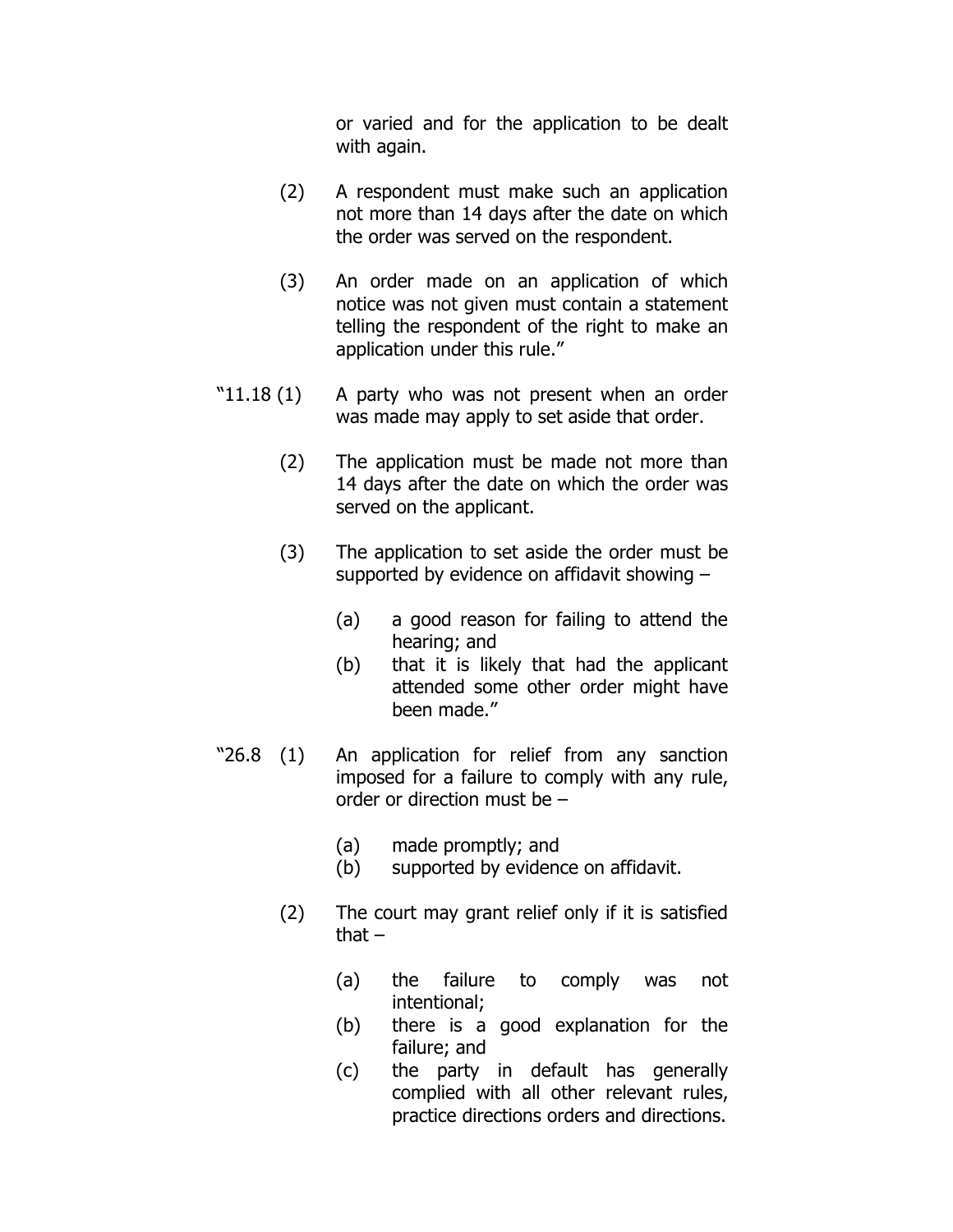- (3) In considering whether to grant relief, the court must have regard to –
	- (a) the interests of the administration of justice;
	- (b) whether the failure to comply was due to the party or that party's attorney-atlaw;
	- (c) whether the failure to comply has been or can be remedied within a reasonable time;
	- (d) whether the trial date or any likely trial date can still be met if relief is granted; and
	- (e) the effect which the granting of relief or not would have on each party.
- (4) The court may not order the respondent to pay the applicant's costs in relation to any application for relief unless exceptional circumstances are shown."

[20] The distinction between rules 11.16 and 11.18 was considered in **Ranique Patterson v Sharon Allen** [2017] JMCA Civ 7. In that case the appellant had not been served with notice of an application, made in the Supreme Court, for the stay of proceedings in a Parish Court. She applied for the stay order to be set aside. Her application went before another judge of the Supreme Court, but her application was refused because the judge held that he had no jurisdiction to set aside the order of a judge of concurrent jurisdiction. On appeal, this court held that the judge did have jurisdiction to set aside an order made in the absence of the party affected. This court also stated that where no notice (actual or deemed) was given of the application, the absent party was entitled, as of right, to have it set aside. The observations were made at paragraphs  $[22] - [25]$  of the judgment: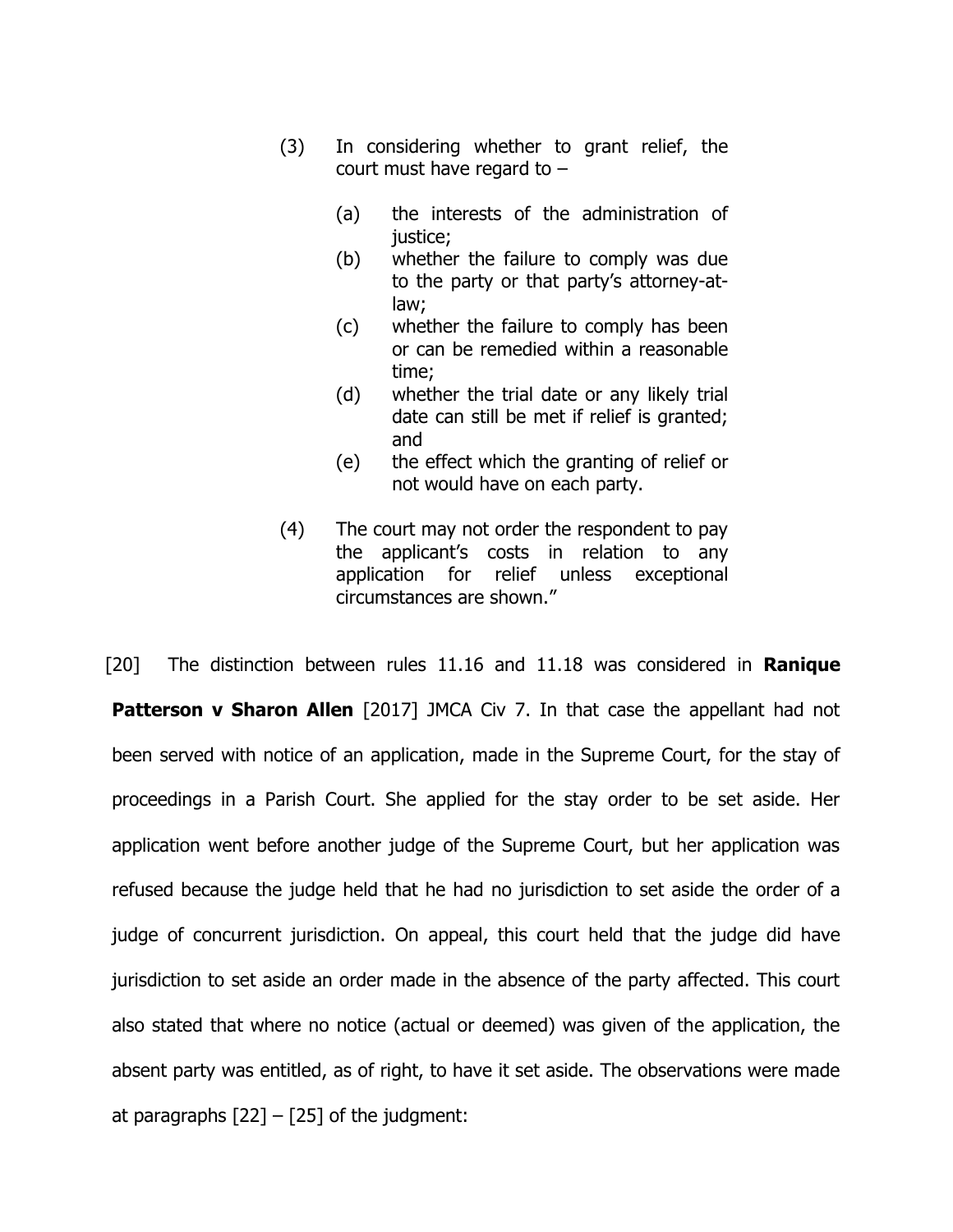"[22] A reading of [rules 11.16, 11.17 and 11.18] suggests that rule 11.16 applies to respondents who were not served with notice of an application or who were not deemed served with such a notice. Rule 11.18(1) is stated in broad neutral terms in that it speaks to a party (not necessarily a respondent), who was not present at the hearing. It would seem, however, that rule 11.18, coming as it does after rules 11.16 and 11.17, does not apply to respondents, to whom rule 11.16 refers. Rule 11.16 deals with a specific circumstance, while rule 11.18 applies more generally.

[23] [Counsel for the applicant] is correct in his submission that a party who was not served with a notice of application, should not, in applying to set aside the order made in their absence, have to show [as is required by rule 11.18] that it is likely that some other order might have been made if they were present at the hearing. Such a requirement could be considered a fetter or an abridgment of the constitutional right to be heard.

[24] The difference between rules 11.16 and 11.18 would seem to be analogous to the difference between rules 13.2 and 13.3 of the CPR. Whereas 13.2 stipulates that the court must set aside a default judgment that was wrongly entered in certain circumstances (which circumstances undoubtedly include non-service of the claim form), rule 13.3 requires the defendant, who is applying to set aside a default judgment that was not wrongly entered, to justify that result.

 $[25]$  It is rule 11.16(1) and (2) that applies in this case."

[21] The difference between rules 11.16 and 11.18 was also considered by Phillips JA

in **Bardi Ltd v McDonald Millingen** [2018] JMCA Civ 33. The learned judge of

appeal, as part of the majority in that case, said at paragraph [22] of her judgment:

"These two rules are different in their application to the extent that rule 11.16 of the CPR speaks to circumstances where one is not served, and in certain circumstances, any action taken could be set aside [as of right] (for example rule 13.2 in respect of default judgments)…rule 11.18 of the CPR which embraces certain circumstances in which one may have been served, but was absent, and therefore had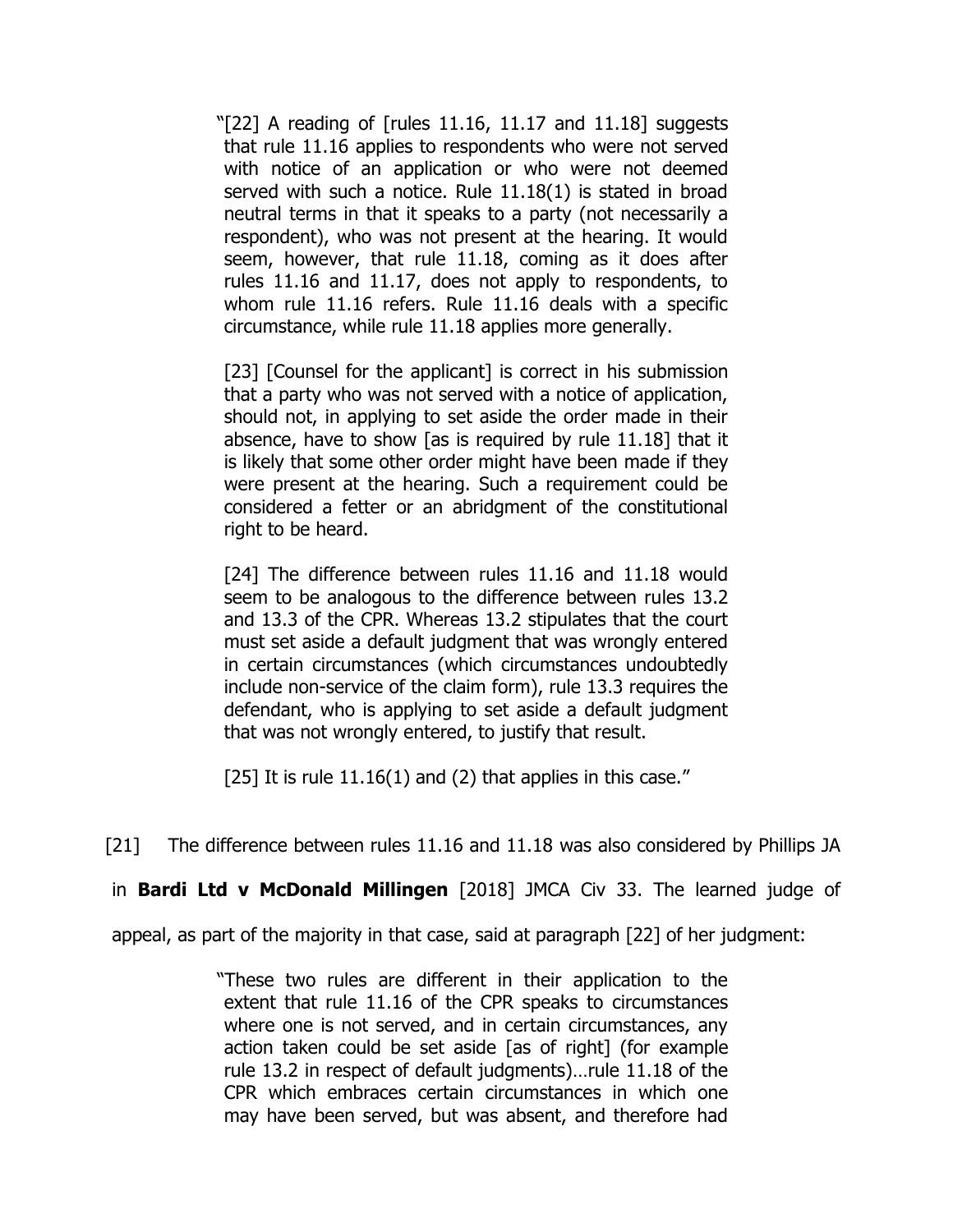to explain that absence, and the fact that a different order may have been made if the party had been present."

[22] It may be said that rule 11.16 embraces cases in which the applicant is entitled as of right to have orders, made in his or her absence, set aside, as well as cases in which there is no such entitlement, although an application to set aside may be made in both categories of case. The former category would include cases where notice is required. The latter category would include cases where notice was not required.

[23] In light of the dispute between counsel as to what the learned judge said, and in the absence of the learned judge's actual reasons for her decision, it cannot be held that the learned judge took one approach or the other. It cannot be said, therefore, that the learned judge was wrong in her approach. Whether she erred in any other aspect of the matter, will emerge from the analysis of the other issues.

## **The service of the application to strike out**

[24] In respect of the service of the application to strike out, there is no real dispute that Mr Charles did not receive the relevant documents. VMBS asserts instead, that, based on the relevant rules of the CPR, Mr Charles is deemed to have been served with them. Mr Leiba pointed out that:

> a. Mr Charles' attorneys-at-law removed their names from the record as appearing for him and therefore he ought to have given notice of an address at which he should thereafter be served (rule 63 of the CPR);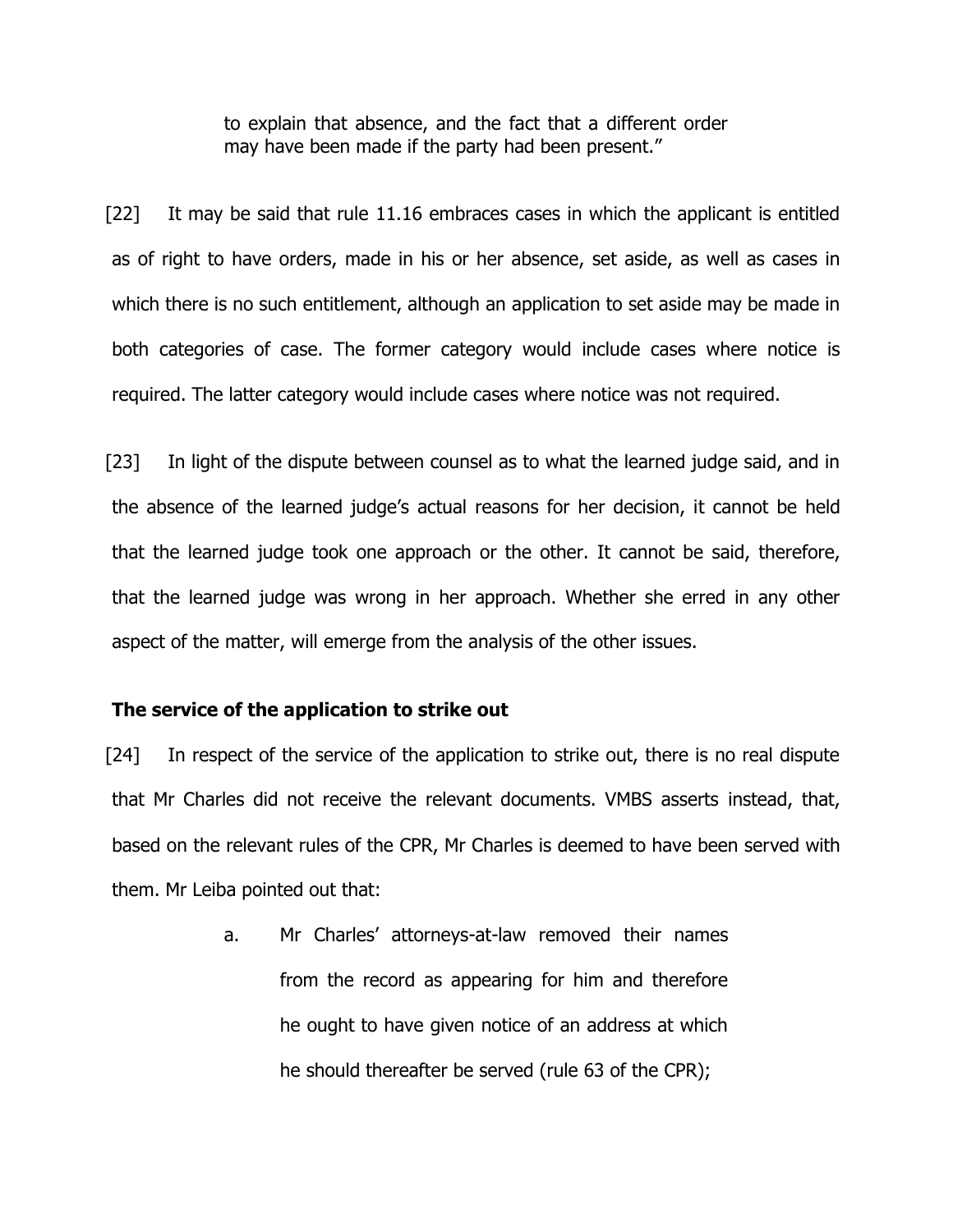- b. since Mr Charles failed to comply with rule 63, his address for service subsequent to the removal was the address that he had placed on his claim documents, or, alternatively, his last known place of residence;
- c. the address that Mr Charles placed on his claim documents was No 4 Morant Avenue, and copies of VMBS's application documents were both posted to, and left at, that address although the premises seemed to be unoccupied;
- d. Mr Charles' last known place of residence is the premises at 15 Portlandia Close, which were the subject of the exercise of the powers of sale, and documents were also left at premises on that road, admittedly at the wrong address, namely number 5; and
- e. based on those efforts to serve being in compliance with the rules of the CPR, Mr Charles should be deemed to have been served.

Learned counsel relied on rules 6.3, 6.4 and 6.6 of the CPR in support of his submissions.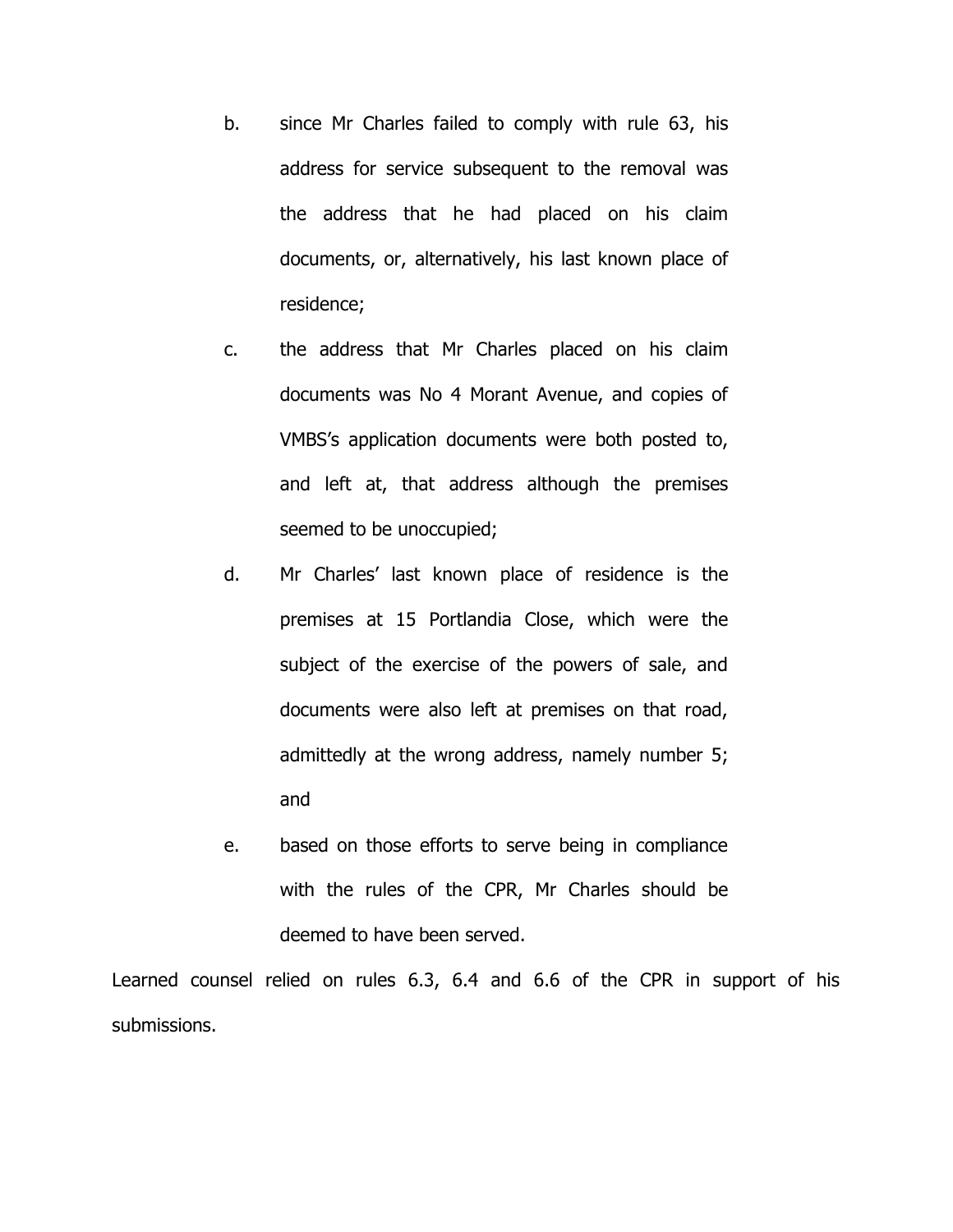[25] Those rules, as they apply to individual litigants, allow documents, other than claim forms, to be served on them, by posting the documents to, or leaving them at, the address given by the relevant party. If, however, that party does not stipulate an address for service, then the documents may be posted to, or left at, the individual's usual residence, or last known place of residence. Service in accordance with these provisions is deemed to be service and the documents are deemed served the day after they are left at the relevant address. The relevant portions of the rules state:

- "6.3 (1) Documents must be delivered, posted or sent by courier delivery to a party at any address for service within the jurisdiction given by that party.
	- $(2)$  ...

…

- (3) Where a party to be served has not given an address within the jurisdiction at which documents for that party may be served, documents must be served at the address indicated in Rule 6.4.
- 6.4 (1) Where no address is given for service, the document may be served by leaving it, posting it or by courier delivery at or to  $-$ 
	- (a) the business address of any attorney-atlaw who purports to act for the party in the proceedings;
	- (b) in the case of an individual, that person's usual or last known place of residence;
	- (2) The provisions of Part 5 may be applied to such a document as if it were a claim form.

…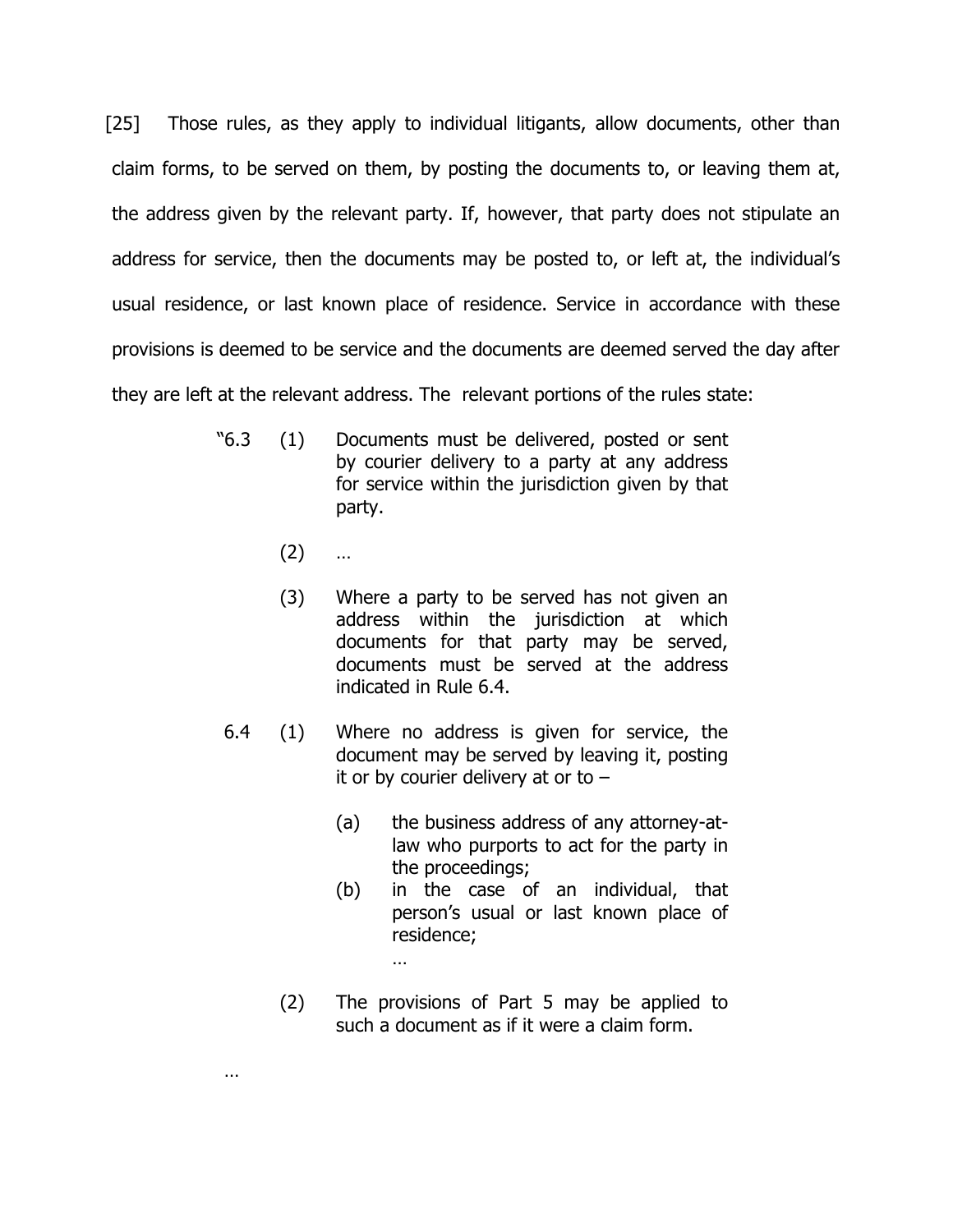| 6.6 | A document which is served within the<br>jurisdiction in accordance with these Rules<br>shall be deemed to be served on the day<br>shown in the following table $-$ |                                                      |
|-----|---------------------------------------------------------------------------------------------------------------------------------------------------------------------|------------------------------------------------------|
|     | <br>Leaving document at a<br>permitted address<br>$^{\prime}$                                                                                                       | the business<br>day<br>after leaving the<br>document |

The provisions of Part 5 of the CPR, in part, stress the importance of the documents, which are to be served, being brought to the attention of the intended recipient.

[26] The difficulty with VMBS' stance in this regard, is that it has not served Mr Charles at his last known place of residence. It is true that it left documents at the address that he stipulated on his particulars of claim, but it was patent to VMBS (and it candidly brought the information to the attention of the court), that Mr Charles would have been unlikely to have received the documents either left at or posted to that address. The next option would have been to leave the documents at his usual or last known place of residence. This VMBS did not do. It left the documents at number 5 Portlandia Close instead of at number 15. VMBS cannot therefore, properly claim the benefit of rule 6.6, namely, that Mr Charles should be deemed to have been served with the documents.

[27] Mr Charles in his notice of appeal, among other challenges to the findings of fact, challenged a finding of fact that he was served with the notice of application to strike out his claim. If the learned judge did make such a finding, she would have been in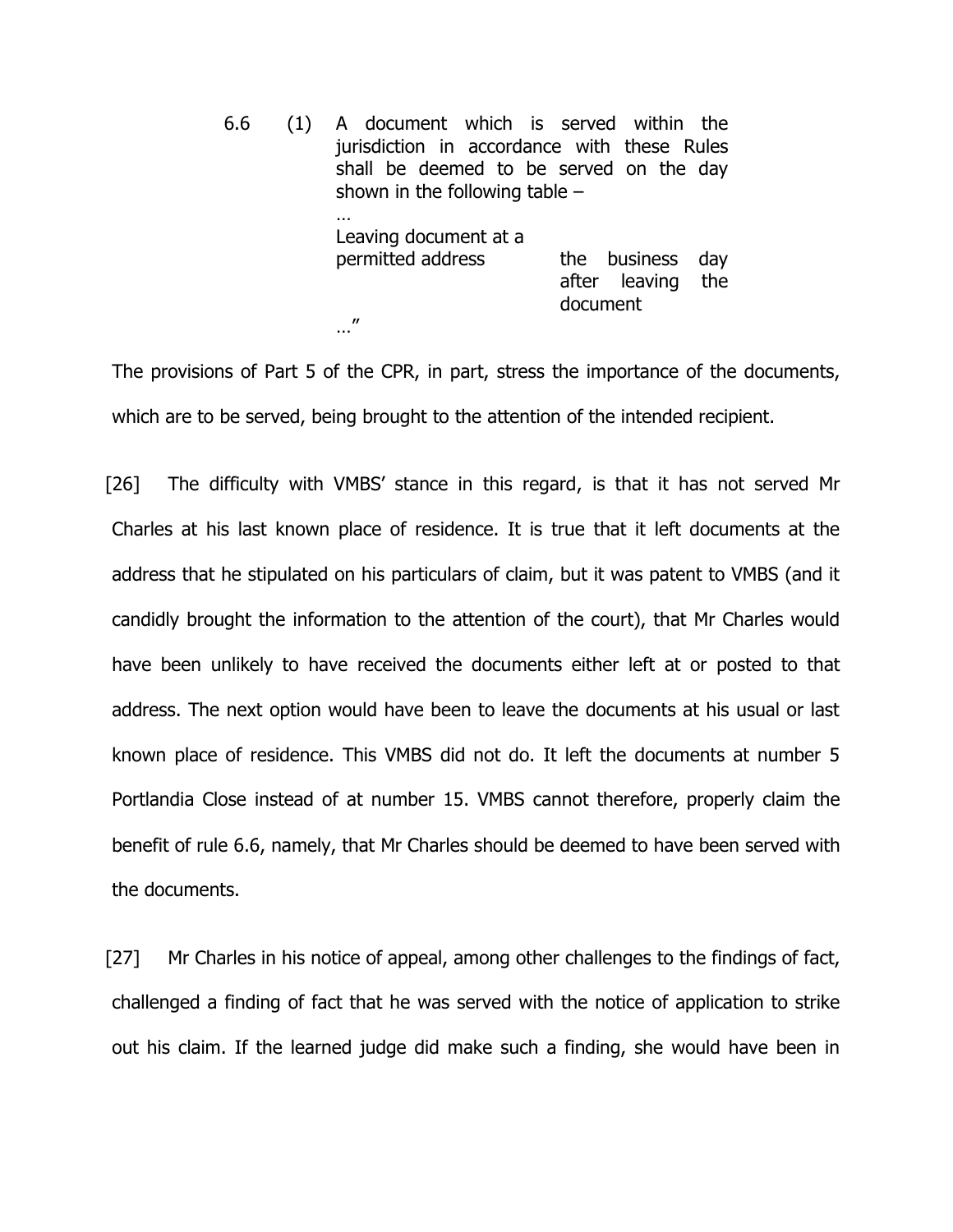error. If she found, however that he had not been served, she should have assessed his application in the context of the provisions of rule 11.16 of the CPR.

[28] An assessment in the context of rule 11.16 was allowable on the basis that he had not been given notice of the striking-out application (rule 11.16(1)).

[29] His evidence is that he only found out about the striking-out order during the proceedings in another case. There had been no service on him of either the strikingout order or of the notice containing his rights, as is required by rule 11.16(3). He could not, therefore, be penalised with having failed to file his application within any particular period stipulated in rule 11.16.

[30] The learned judge, had she done that assessment, would, therefore, have found that Mr Charles was not barred from making the application to set aside the striking out order.

[31] It is to be understood that this finding is not an assertion that the striking-out order is a nullity, or that the failure to serve the formal order rendered the order a nullity (see **Bupa Insurance Limited (trading as Bupa Global) v Roger Hunter** [2017] JMCA Civ 3). The order remained valid until it was set aside. The finding, based on the reasoning above, is that Mr Charles is entitled to have applied to set aside the striking-out order and was entitled, as of right, because it was made without notice to him, to have it set aside or varied and for the strike-out application "to be dealt with again" (rule 11.16).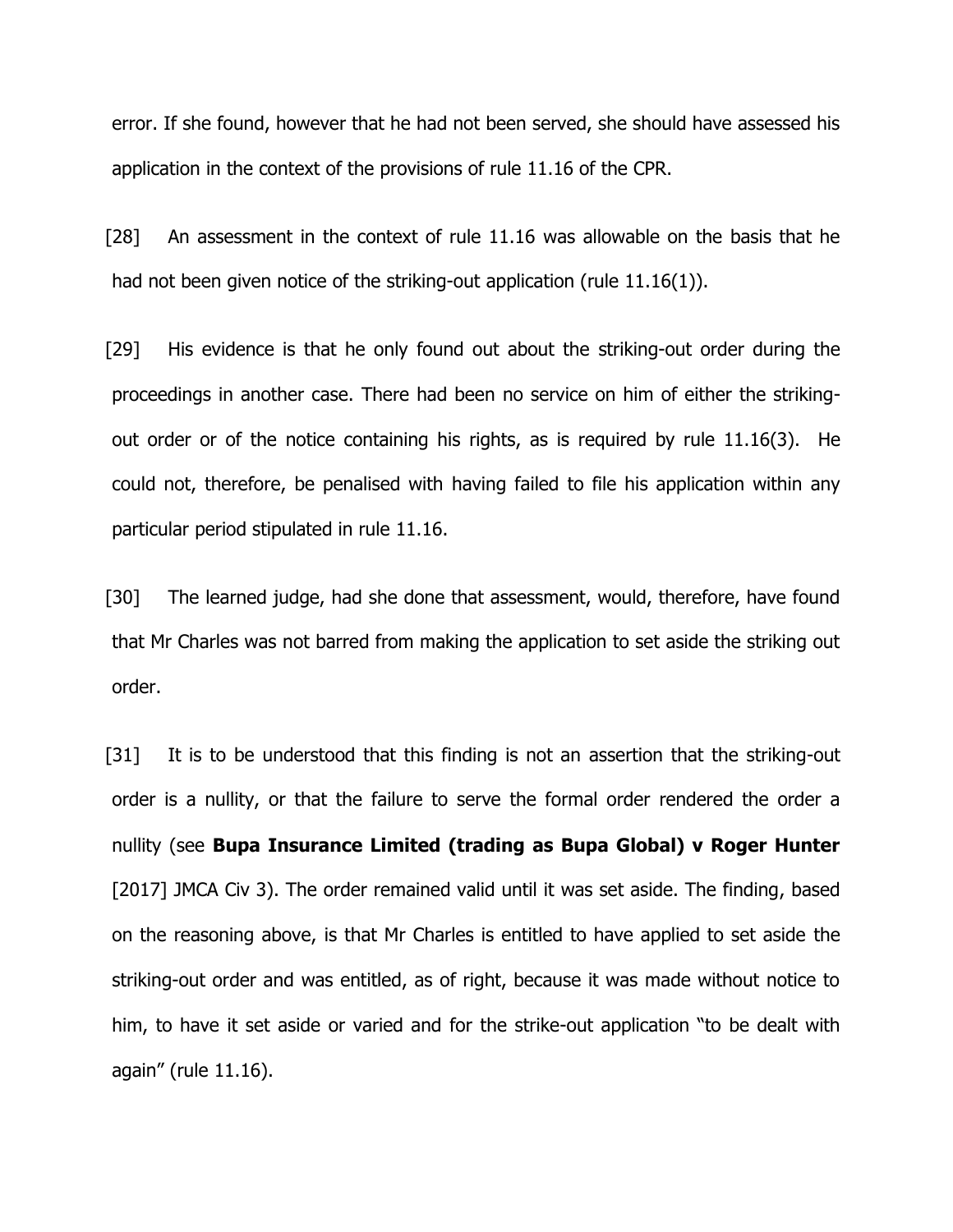#### **Whether Mr Charles' claim has merit**

[32] Since rule 11.16 allows for the strike-out application to have been reheard by the learned judge, it is within the jurisdiction of this court to consider the relevant points and make a ruling in that regard (see rule 2.15 of the Court of Appeal Rules). One of the relevant points to be considered on a re-hearing is whether Mr Charles' claim has merit and a real prospect of success.

[33] In this regard, Mr Buchanan pointed to the obvious mis-description of the premises and states that it would have affected the sale price. He also pointed to the fact that the persons to whom VMBS sold the premises, resold them less than two years later for \$41,500,000.00, which is significantly more than the \$24,500,000.00 purchase price that they paid. He also relied on **Cuckmere Brick Co Ltd v Mutual Finance Ltd** [1971] 2 All ER 633, in support of his submissions.

[34] Mr Leiba contended that other factors must be taken into account. Learned counsel said it should be borne in mind that VMBS relied on the advice of an independent valuator. He said that the valuation had been hampered, as the valuator was unable to access the interior of the building. The next best thing had been done, he said, and that was to do a valuation based on a view of the exterior of the building and a previous valuation report for the premises.

[35] Learned counsel contended that the difference in values between the two valuations was not so great as to be presumptive of negligence, fraud or collusion as Mr Charles has alleged. Mr Leiba said that Wescar had ascribed a market value of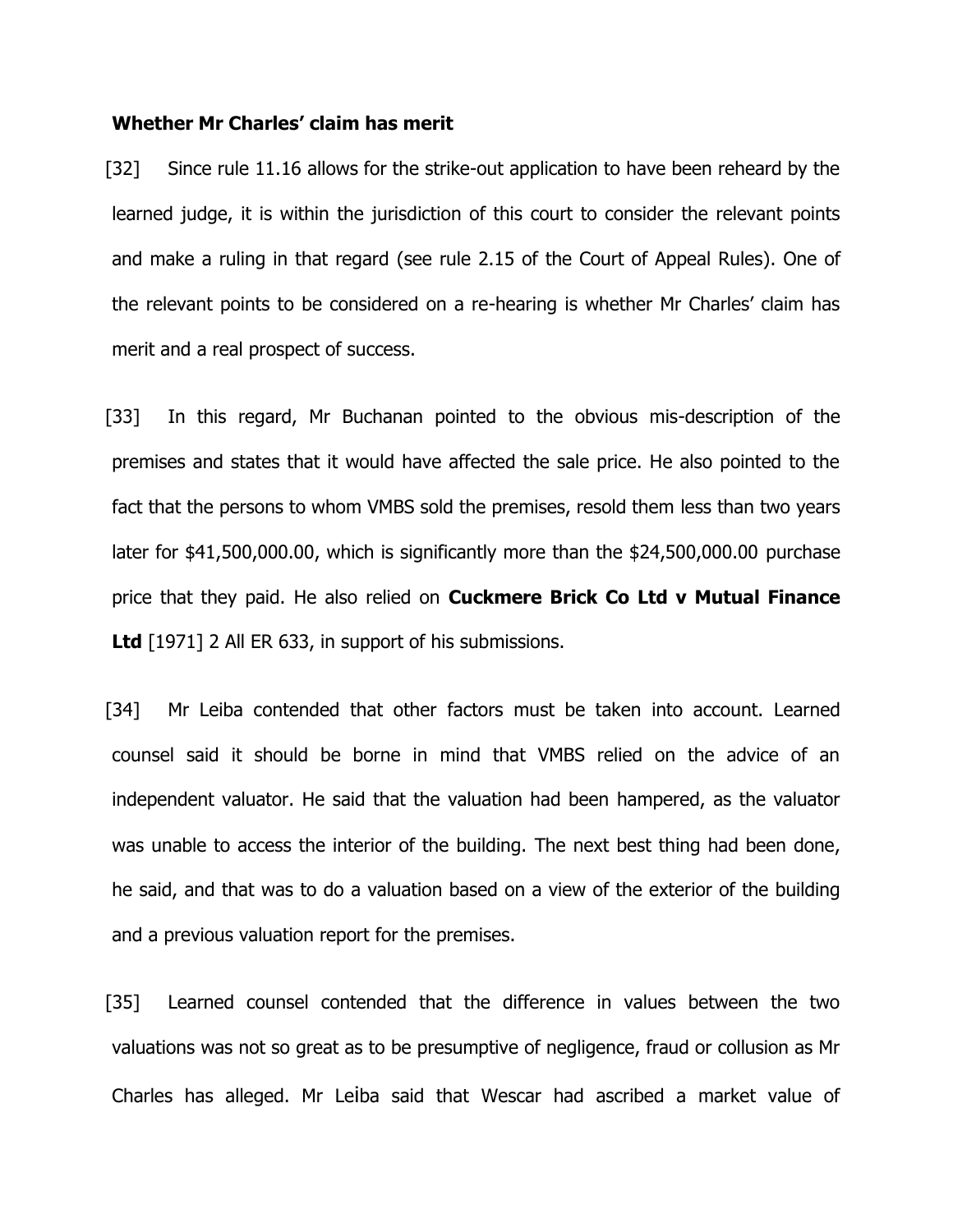\$32,000,000.00 and a forced sale value of \$25,600,000.00, while the valuation report that Mr Charles had secured indicates that the premises would fetch in the region of \$40,000,000.00 and that a reserved price of \$33,000,000.00 should be set.

[36] Mr Leiba submitted that the learned judge was entitled to find that no sufficient basis had been established for a finding that VMBS had acted in bad faith. He said there was nothing to show that the learned judge was plainly wrong in that regard.

[37] In addressing this issue, it is noted that this court has no information from the learned judge to indicate what she considered, or decided on, in respect of the valuation of the premises. What can be said is that there is a mis-description of the premises, both in the advertisements for the auction sale and in the valuation report. It can also be said that the sale price is less than the forced sale values in both valuation reports. These matters should be considered in the context of what Salmon LJ had to say in **Cuckmere Brick Co Ltd**. He indicated the duties of a mortgagee, who seeks to sell the mortgaged property. He said, in part, at page 646:

> "…I accordingly conclude, both on principle and authority, that **a mortgagee in exercising his power of sale does owe a duty to take reasonable precaution to obtain the true market value of the mortgaged property at the date on which he decides to sell it**. No doubt in deciding whether he has fallen short of that duty, the facts must be looked at broadly and he will not be adjudged to be in default unless he is plainly on the wrong side of the line." (Emphasis supplied)

Those views were supported by Carberry JA in this court in **Dreckett v Rapid Vulcanizing Co Ltd** (1988) 25 JLR 130, when he opined that **Cuckmere Brick Co** Ltd ought to be adopted and followed in this jurisdiction (see page 140C). It was also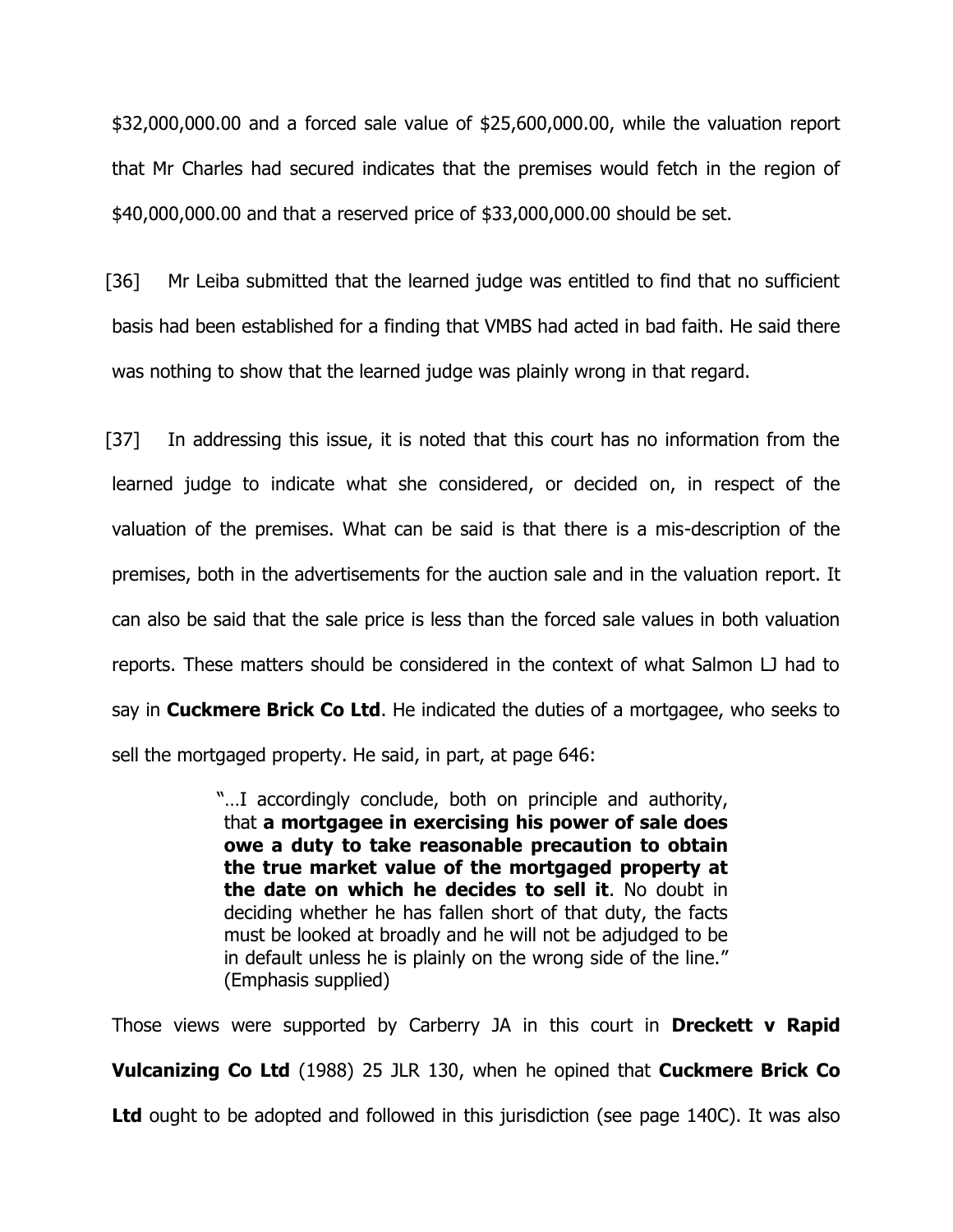said in **Cuckmere Brick Co Ltd**, that the use of an independent valuator does not necessarily render a mortgagee, exercising a power of sale, immune from liability.

[38] Those dicta are not necessarily conclusive of any liability on VMBS' part. The burden still lies on Mr Charles to prove his case against VMBS and Wescar, but the principles do indicate that Mr Charles' case has a real prospect of success. If the learned judge had found otherwise, she would have been in error.

#### **The exercise of the discretion**

[39] In deciding whether the learned judge's decision may be set aside on the basis of an error in law or fact, or on the basis that it was otherwise so aberrant as to be plainly wrong, it is necessary to look at some other factors. These include Mr Charles' reason for failing to prosecute his case, the general effect on the administration of justice, and the effect on the respective parties.

[40] It may be said at the outset, that Mr Charles' explanations for failing to prosecute his claim are without merit. It is accepted that self-represented persons face challenges in navigating the administrative processes of civil litigation (and dealing with misplaced files, as Mr Charles alleges, is one of them), but their opponents should not be prejudiced by that situation. The protracted length of time also undermines Mr Charles' explanation about being unable to locate the court's file. That inability would not have prevented him filing an application for a case management conference.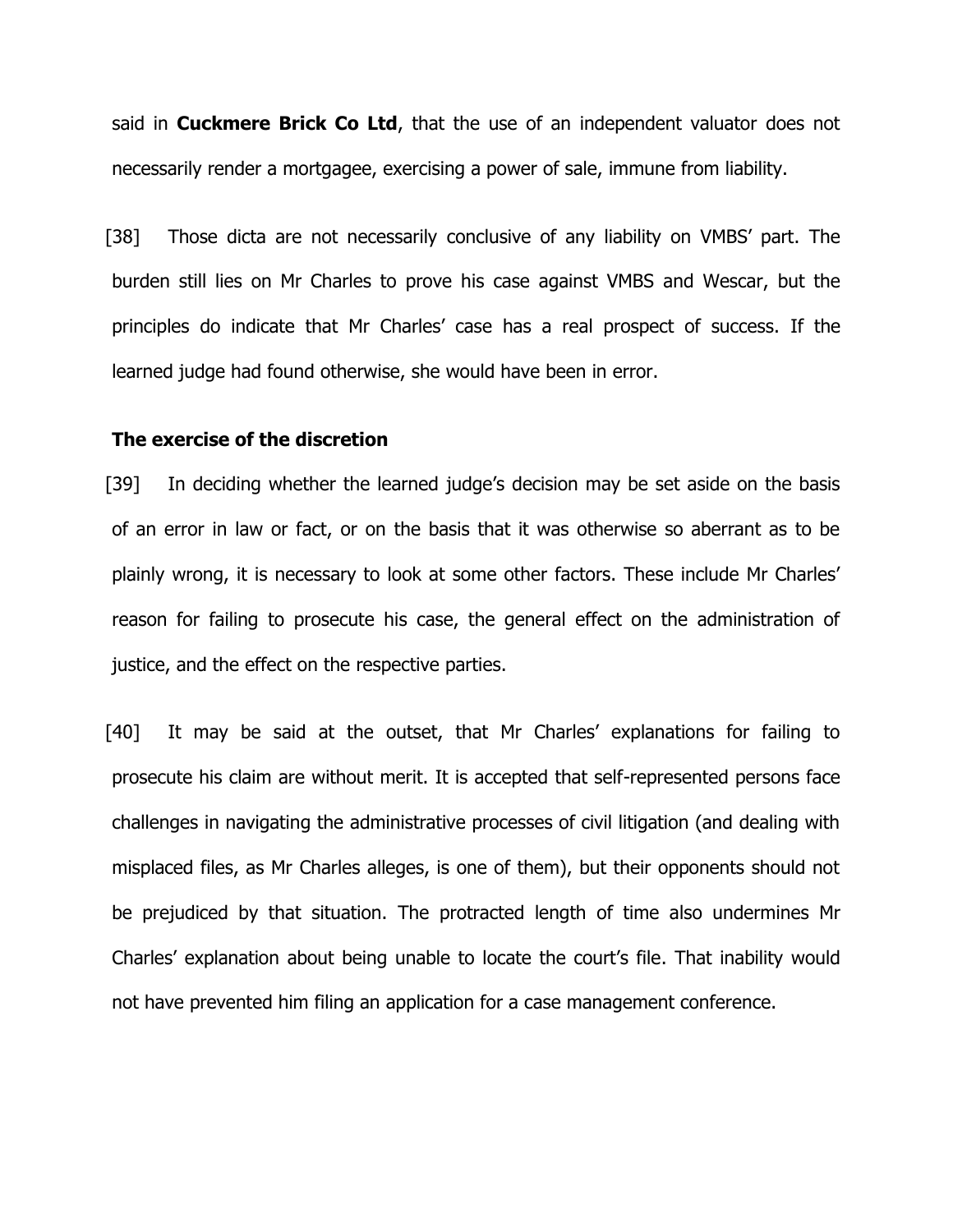[41] His second explanation that he was busy dealing with other litigation involving the persons to whom VMBS sold the premises, is equally untenable. His inaction resulted in the present case languishing for over seven years.

[42] It cannot be said that this case obviously created a problem for any other case in the court's portfolio. There is no indication that it caused some other case not to be listed for hearing. At best, it only caused an unnecessary swelling of the number of outstanding cases, with which the court had to contend. There was no great disadvantage to the administration of justice.

[43] The next question to be answered is what would be the effect that granting the striking-out application or not would have on each party.

[44] The prejudice to Mr Charles would be significant. If the claim were struck out, he may well have lost, by virtue of the operation of the Limitation of Actions Act, the opportunity to recoup any of the loss that he incurred from the sale of his premises, for less than they were worth.

[45] On the other hand, VMBS has had this claim lurking in the background and no doubt affecting its accounting for almost eight years. More importantly, it has said that Mr Howard West, the valuator at Wescar, who actually carried out the exercise, has died. It is significant, also, that Mr West was the principal of the company and there is also affidavit evidence from the company's attorneys-at-law that the company has not given it any instructions since Mr West's death (page 159 of bundle 1 of the record of appeal).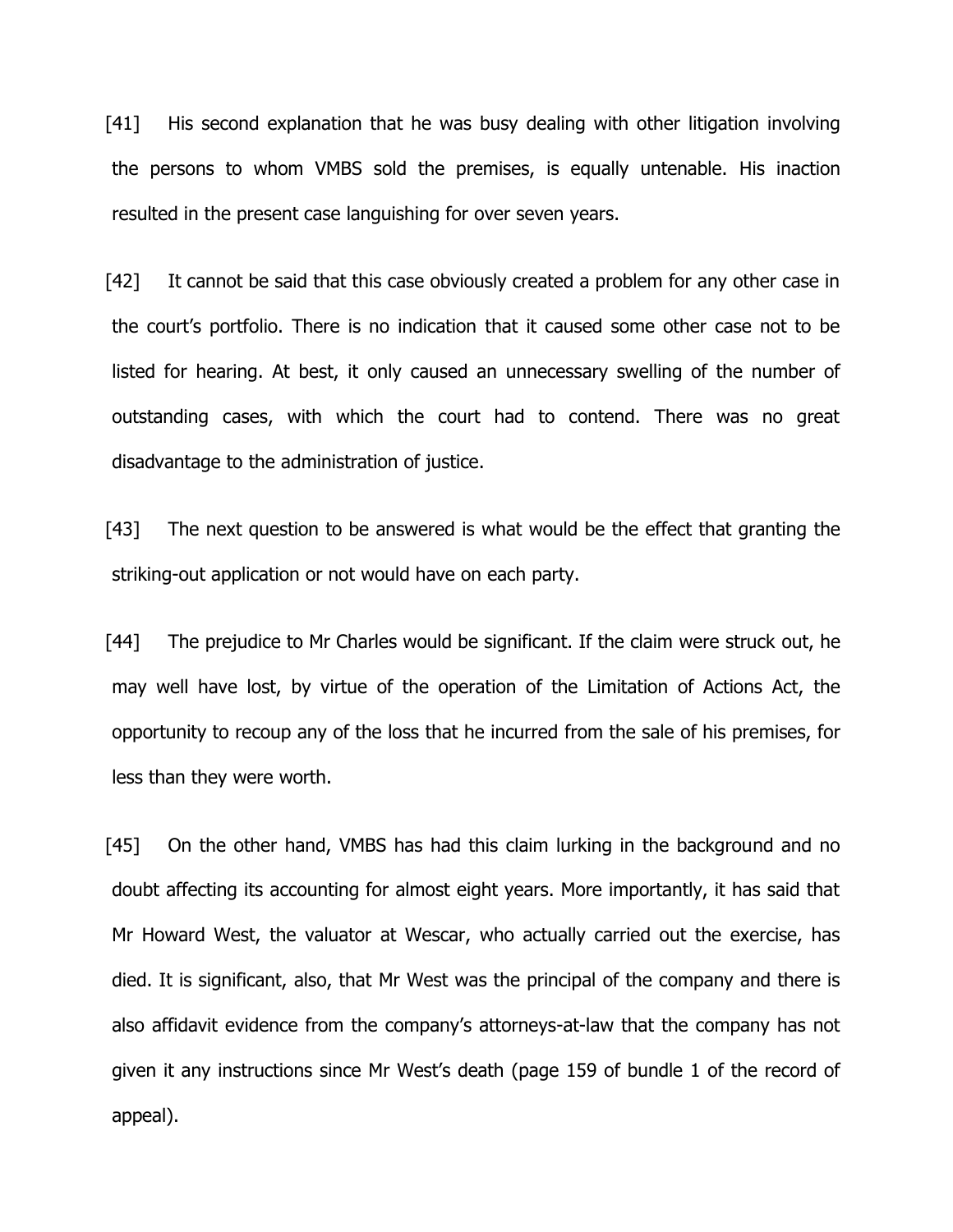[46] The unavailability of Mr West would hamper not only Wescar but also VMBS, as Mr West would not be able to explain or defend his valuation report. The report is, however, in place. VMBS may call another valuator to testify as to its accuracy or credibility. If material is available, it may also rely on the provisions of the Evidence Act to adduce such evidence, as Mr West may have been able to give.

[47] In light of the fact that there seem to be errors on the part of VMBS and its valuator, the irremediable prejudice seems to be greater to Mr Charles. He should be given the opportunity to pursue his claim.

#### **Costs and the way forward**

[48] Mr Buchanan submitted that there were less draconian sanctions that were more appropriate than to strike out the claim. The learned judge, Mr Buchanan submitted, should have applied one of those sanctions instead of the striking out. Mr Buchanan is correct in this regard. The penalty to Mr Charles could be by way of an order for costs. He should also be given strict stipulations as to the way forward for this case.

[49] The stipulations for costs should be that each party should bear its own costs in respect of the application to strike out, the application to restore the claim and the appeal. VMBS, although the unsuccessful party in the appeal, is only in this court because of Mr Charles' dilatory behaviour and his failure to obey the rules of court with regard to providing an address for service.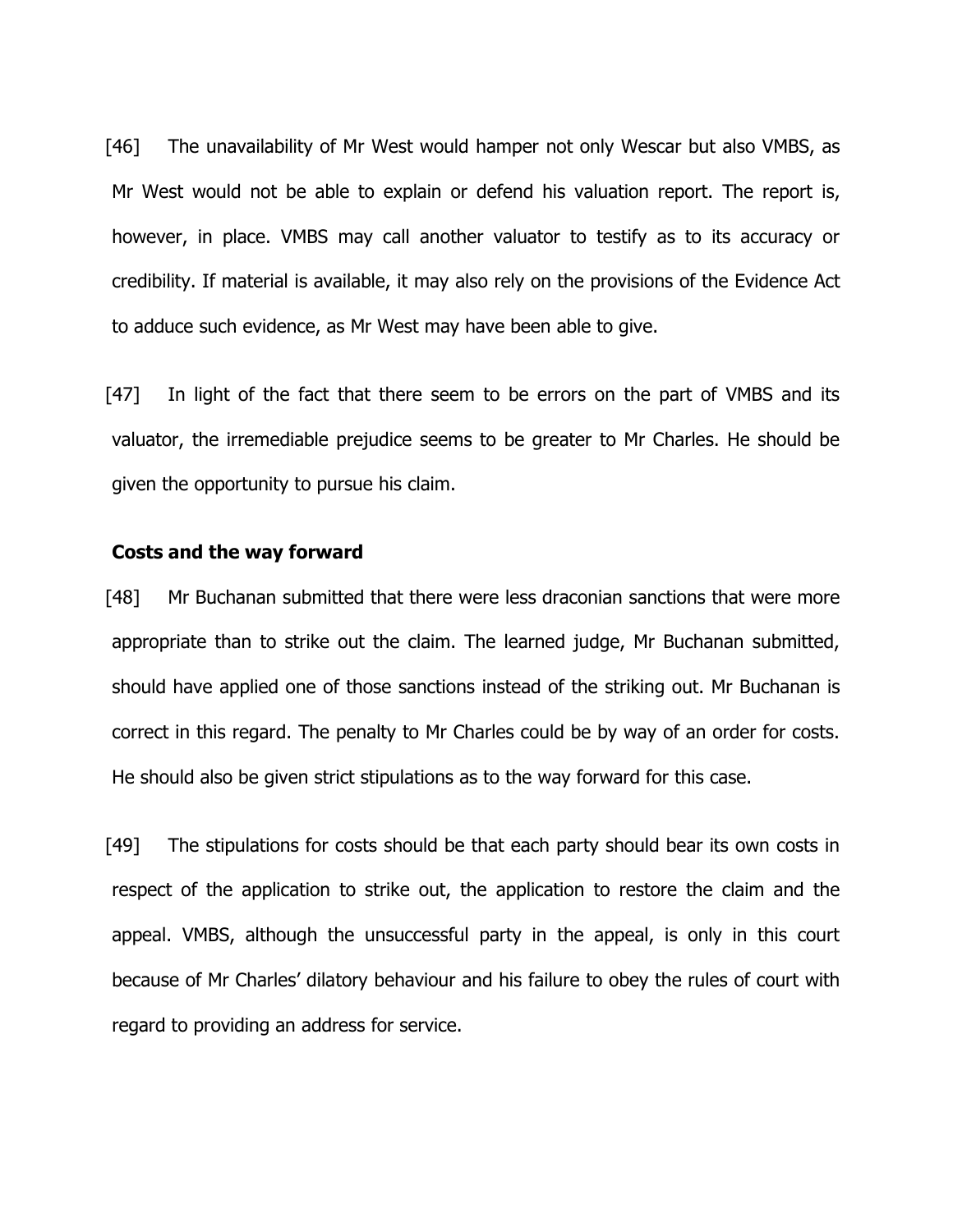[50] Mr Charles should also be ordered to file his application for case management within 14 days of the date of the order of this court.

### **Conclusion**

[51] The absence of the learned judge's reasons for judgment has made this a more difficult matter than it could have been. An analysis of the affidavit evidence, however, is conclusive that Mr Charles was not actually served with the application to strike out his claim. Nor can it be properly said that he could be deemed to have been served with that application. There is no clear statement by the learned judge on that point. Based on that finding, it is open to this court to review the material to determine whether the application to strike out should have been granted in the first place.

[52] A consideration of the merits of Mr Charles' case suggests that it has a real prospect of success. The circumstances of the case also suggest that although Mr Charles has been dilatory in his approach to this case, the prejudice to him would be greater if it were not allowed to go forward to trial, than to VMBS and Wescar if it were to so proceed. Some method of compensating them for the prejudice to them may be devised.

[53] The appropriate method is to deprive him of the costs in the court below and of the appeal.

## **MCDONALD-BISHOP JA**

[54] I too have read the draft judgment of Brooks JA. I agree with the reasoning and conclusion and have nothing to add.